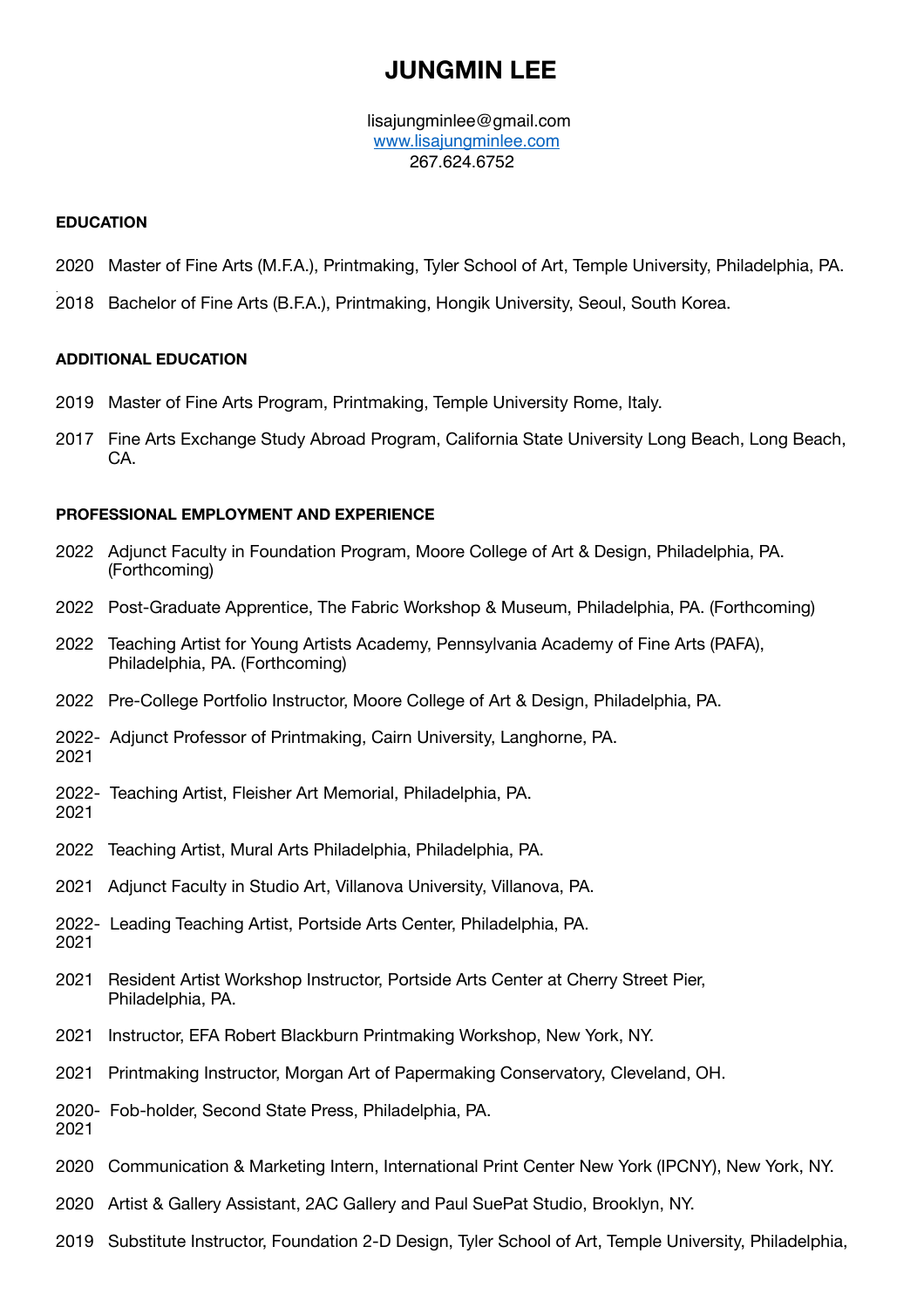PA.

- 2019 Shop Technician, Printmaking digital lab, Tyler School of Art, Temple University, Philadelphia, PA.
- 2019 Teaching & Technical Assistant, Printmaking Intaglio studio, Temple University Rome, Italy.
- 2018 Papermaking Technical Assistant, Roberto Mannino Papermaking studio, Temple University Rome, Italy.
- 2018 Art History instructor, Liceo Classico Statale Luciano Manara, Rome, Italy.

#### **SOLO EXHIBITIONS**

- 2021 First Friday Exhibition, Portside studio #5 at Cherry Street Pier, Philadelphia, PA.
- 2020 2020 Fall Artist-in-Residence solo exhibition, Tiger Strikes Asteroid, Philadelphia, PA.
- 2020 Piazza Kairos, Temple Contemporary, Philadelphia, PA.

#### **SELECTED GROUP EXHIBITIONS**

- 2022 Borders/Portals, University City Arts League Gallery, Philadelphia, PA.
- 2022- The World on Paper; An International Printmaking Exhibition, The Lilley Museum of Art, Reno, NV. 2021
- 2021 Conversant, Second State Press Gallery, Philadelphia, PA.
- 2020 Here & Now & Tomorrow, Tenant Gallery, Philadelphia, PA.
- 2020 Annual Member Show 2020, EFA Robert Blackburn Printmaking Workshop, Digital show due to COVID-19.
- 2020 Thesis Thursday, Mid America Print Council (MAPC), Digital show due to COVID-19.
- 2020 "Printmaker, Interrupted", Normal Editions Workshop at Illinois State University, Digital show due to COVID-19.
- 2019 Festa Di Roma, Stella Elkins Tyler Gallery, Philadelphia, PA.
- 2019 MFA Graduate Exhibition "Low-Looks", Temple Rome Gallery, Rome, Italy.
- 2019 Now and Forward- Emerging artists in Rome, Temple Rome Gallery, Rome, Italy.
- 2019 La Luce, Tiny Biennale, Temple Rome Gallery, Rome, Italy.
- 2018 Papermaking student show, Temple Rome Gallery, Rome, Italy.
- 2018 MFA 1<sup>st</sup> year work show, Temple Rome  $2<sup>nd</sup>$  floor gallery, Rome, Italy.
- 2018 Art discovery in Paris- Louvre Museum Art fair "Art shopping", Le Carrousel de Louvre, Paris, France.
- 2018 "Beyond Boundaries" invitation exhibition, Galerie New Image, Paris, France.
- 2018 Grand Salon: Student Printmaking Show, ANDLAB Gallery, Los Angeles, CA.
- 2018 'The Bridge of Realm' Printmaking Group Exhibition, Ecorock Gallery, Seoul, South Korea.
- 2017 1/37, Hongik University Printmaking Graduation Exhibition, Hongik Contemporary Museum of Art, Seoul.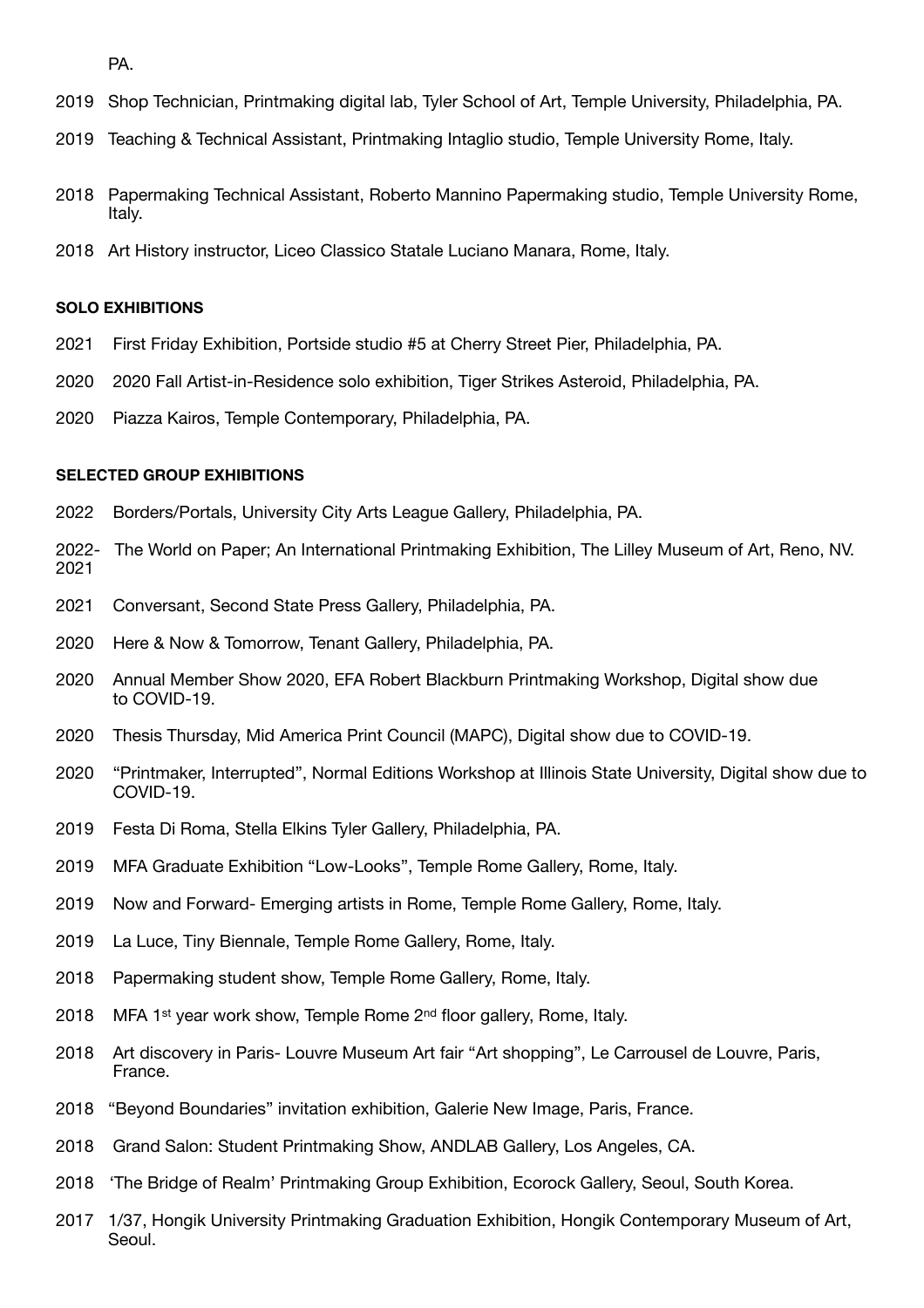- 2017 Korean Contemporary Printmakers Association's Open Exhibition- 'New Faces of Printmaking', Hongik Museum of Art (HOMA), Seoul, South Korea.
- 2017 INK 18: Word of the Year- CSULB Printmaking Group Show, Dennis W. Dutzi Gallery, Long Beach, CA.
- 2016 Korean Contemporary Printmakers Association's Exhibition- 'Conversation, Printmakers', Gyeonghuigung of Seoul Museum of Art, Seoul, South Korea.

#### **AWARDS, HONORS, AND RESIDENCIES**

- 2022 Artist Scholarship Recipient, Manhattan Graphics Center, New York, NY. (Forthcoming)
- 2021 Resident Artist at Cherry Street Pier, Portside Arts Center at Cherry Street Pier, Philadelphia, PA.
- 2020 Fall 2020 Artist-in-Residence, Tiger Strikes Asteroid, Philadelphia, PA.
- 2020 Project Completion Grant, Tyler school of Art, Temple University, Philadelphia, PA.
- 2019 Dean's Travel Grant, Tyler School of Art, Temple University, Philadelphia, PA.
- 2018- Academic Internship & Scholarship, Temple University Rome, Italy.
- 2019
- 2017 Creativity awarded Scholarship, Hongik University, Seoul, South Korea.
- 2017 Jaju Scholarship, Hongik University, Seoul, South Korea.
- 2017 Korean Contemporary Printmakers Association's 2017 Competition, Seoul, South Korea.

## **COLLECTIONS**

Second State Press, Philadelphia, PA.

Nefarious Contemporary: PRESENT, Virtual.

Jamaica Center for Arts & Learning, Jamaica, NY.

Temple University Rome Printshop, Rome, Italy.

Portside Arts Center at Cherry Street Pier, Philadelphia, PA.

## **ARTIST TALKS**

- 2021 Visiting Artist's Talk, Senior Printmaking Workshop, College of Fine Arts at Hongik University, Seoul, South Korea.
- 2021 Artist's Talk: Artists at Lunch, Portside Arts Center at Cherry Street Pier, Philadelphia, PA.
- 2021 Visiting Artist's Talk, Monotype Workshop, Portside Arts Center, Philadelphia, PA.

## **OTHER CONTRIBUTIONS**

2022 Spring Family Festival Workshop Instructor, Pennsylvania Academy of Fine Arts (PAFA), Philadelphia, PA.